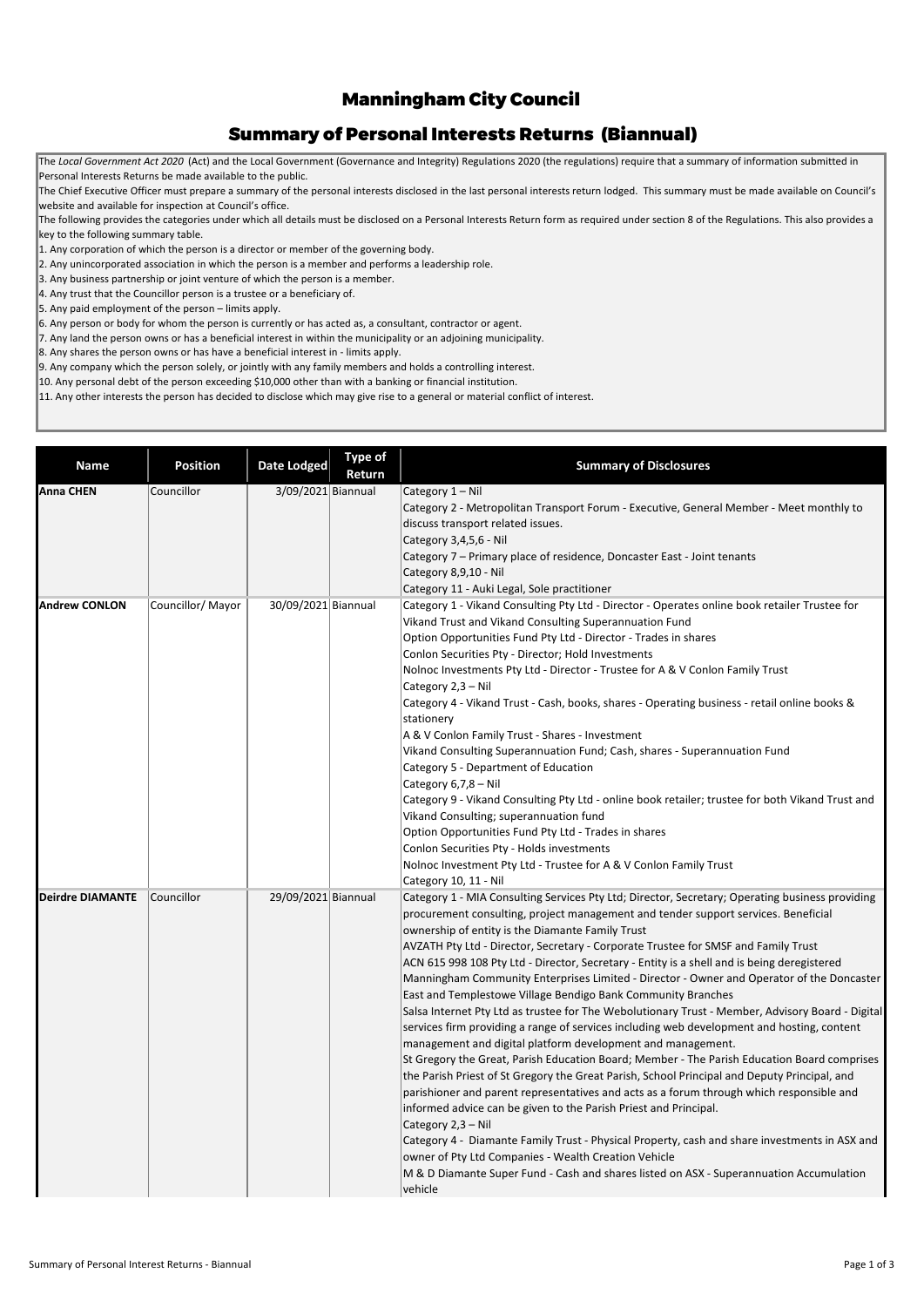|                                       |                          |                     | Category 5 - M.I.A Consulting Services Pty Ltd<br>Category 6 - Agile Group (Global) Pty Ltd; Australia Pacific Airports (Melbourne) Pty Ltd; BP<br>International Limited; CHR Group; COLB Pty Ltd T/a B & M Essential Cleaning; Department of<br>Premier and Cabinet; DS Architects Pty Ltd; Easy Authoring; Horsham Rural City Council;<br>Johnston Project Management and Consulting Pty Ltd; Mobilise IT; Outsystems Software Pty<br>Ltd; Salsa Internet Pty Ltd; South Gippsland Shire Council; Touch Projects; Victoria State<br>Emergency Authority; Wingara AG Limited.<br>Category 7 - Primary residence, Templestowe - Joint owner<br>Investment Property, Templestowe Lower; tenant in common<br>Category 8 - M.I.A. Consulting Services Pty Ltd; MD Pharma Group Pty Ltd; KP Pharma Pty Ltd;<br>ACN 615 998 108 Pty Ltd<br>Category 9 - M.I.A. Consulting Services Pty Ltd - Operating business that provides procurement<br>consulting, project management and government engagement services<br>MD Pharma Group Pty Ltd - 50% Owned by AVZATH Pty Ltd ATF The Diamante Family Trust - it<br>is an operating business looking to market and distribute pharmaceutical products and services<br>which my spouse is involved in<br>KP Pharma Pty Ltd - 50% Owned by AVZATH Pty Ltd ATF The Diamante Family Trust - it is a<br>wholesale and online retail operating business looking to market and distribute pharmaceutical<br>products and services which my spouse is involved in<br>ACN 615 998 108 Pty Ltd; this is a shell and currently being deregistered<br>Category 10 - Bendigo Bank<br>Category 11 - 1. Member of the Victorian Council of the Australian Information Industry<br>Association; 2. Member of the Advisory Board of the TechDiversity Foundation |
|---------------------------------------|--------------------------|---------------------|--------------------------------------------------------------------------------------------------------------------------------------------------------------------------------------------------------------------------------------------------------------------------------------------------------------------------------------------------------------------------------------------------------------------------------------------------------------------------------------------------------------------------------------------------------------------------------------------------------------------------------------------------------------------------------------------------------------------------------------------------------------------------------------------------------------------------------------------------------------------------------------------------------------------------------------------------------------------------------------------------------------------------------------------------------------------------------------------------------------------------------------------------------------------------------------------------------------------------------------------------------------------------------------------------------------------------------------------------------------------------------------------------------------------------------------------------------------------------------------------------------------------------------------------------------------------------------------------------------------------------------------------------------------------------------------------------------------------------------------------------------------------------------------|
|                                       |                          |                     |                                                                                                                                                                                                                                                                                                                                                                                                                                                                                                                                                                                                                                                                                                                                                                                                                                                                                                                                                                                                                                                                                                                                                                                                                                                                                                                                                                                                                                                                                                                                                                                                                                                                                                                                                                                      |
| <b>Geoffrey GOUGH</b>                 | Councillor               | 28/09/2021 Biannual | Category $1,2,3,4,6 -$ Nil<br>Category 5- Bulleen Heights School<br>Category 7 - Primary residence, Templestowe Lower; Owner<br>Investment Property, Bulleen; Owner<br>Category 8 - NAB<br>Category 9,10,11 - Nil                                                                                                                                                                                                                                                                                                                                                                                                                                                                                                                                                                                                                                                                                                                                                                                                                                                                                                                                                                                                                                                                                                                                                                                                                                                                                                                                                                                                                                                                                                                                                                    |
| <b>Michelle KLEINERT</b>              | Councillor               | 16/09/2021 Biannual | Category 1 - Whitehorse Manningham Regional Libraries Corporation - Deputy Chair - Board<br>Member Governance;<br>Metropolitan Waste and Resource Recovery Group - Deputy Chair - Statutory body responsible<br>for coordinating and facilitating the delivery of waste management and resource recovery<br>Category 2 - Australian Local Government Women's Association (Vic Branch) - Executive Officer<br>Promote women's participation in local government<br>Category 3,4 - Nil<br>Category 5 - Australia Local Government Women's Association (Vic Branch)<br>Category 6 - Nil<br>Category 7 - Investment Property, Templestowe; Owner<br>Category 8,9,10<br>Category 11 – Family member owns property in Templestowe Village                                                                                                                                                                                                                                                                                                                                                                                                                                                                                                                                                                                                                                                                                                                                                                                                                                                                                                                                                                                                                                                  |
| <b>Carli LANGE</b>                    | Councillor               | 28/09/2021 Biannual | Category 1, 2, 3 ,4 – Nil<br>Category 5 - Department of Education                                                                                                                                                                                                                                                                                                                                                                                                                                                                                                                                                                                                                                                                                                                                                                                                                                                                                                                                                                                                                                                                                                                                                                                                                                                                                                                                                                                                                                                                                                                                                                                                                                                                                                                    |
|                                       |                          |                     | Category 6 - Nil<br>Category 7 - Primary residence, Warrandyte; Joint owner<br>Category 8,9,10, 11 - Nil                                                                                                                                                                                                                                                                                                                                                                                                                                                                                                                                                                                                                                                                                                                                                                                                                                                                                                                                                                                                                                                                                                                                                                                                                                                                                                                                                                                                                                                                                                                                                                                                                                                                             |
| <b>Tomas LIGHTBODY</b><br>Laura MAYNE | Councillor<br>Councillor | 28/09/2021 Biannual | Category 1 - The Australian Greens, Victoria - State Councillor - Member of the governing body,<br>the State Council of the Australian Greens Victoria. Representing the local branch.<br>Category 2,3,4 - Nil<br>Category 5 - City of Whitehorse<br>Category 6 - Nil<br>Category 7 - Primary residence, Donvale; Future place of residence currently under<br>construction, Doncaster<br>Category 8,9,10,11 - Nil                                                                                                                                                                                                                                                                                                                                                                                                                                                                                                                                                                                                                                                                                                                                                                                                                                                                                                                                                                                                                                                                                                                                                                                                                                                                                                                                                                   |
|                                       |                          | 20/09/2021 Biannual | Categories 1 to 11 - Nil                                                                                                                                                                                                                                                                                                                                                                                                                                                                                                                                                                                                                                                                                                                                                                                                                                                                                                                                                                                                                                                                                                                                                                                                                                                                                                                                                                                                                                                                                                                                                                                                                                                                                                                                                             |
| <b>Stephen MAYNE</b>                  | Councillor               | 30/09/2021 Biannual | Category 1 - Mayne Report P/L - Director - Journalism/Publishing<br>Mayne Media P/L - Director - Journalism/Publishing<br>Category 2,3,4 - Nil<br>Category 5 - Crikey and Eureka Report<br>Category 6 - Nil<br>Category 7 - Primary residence, Templestowe; joint owner<br>Category 8 - Nil<br>Category 9 - Mayne Report P/L - Journalism and Publishing<br>Mayne Media P/L - Journalism and Publishing<br>Category 10 - Julia Mayne<br>Category 11 - Wife is CEO of Refuge Victoria a not for profit which owns and manages crisis<br>accommodation properties in Manningham. Self and family members own property in DD08.<br>Daughter is also a Manningham Councillor and lives in the family home.                                                                                                                                                                                                                                                                                                                                                                                                                                                                                                                                                                                                                                                                                                                                                                                                                                                                                                                                                                                                                                                                               |